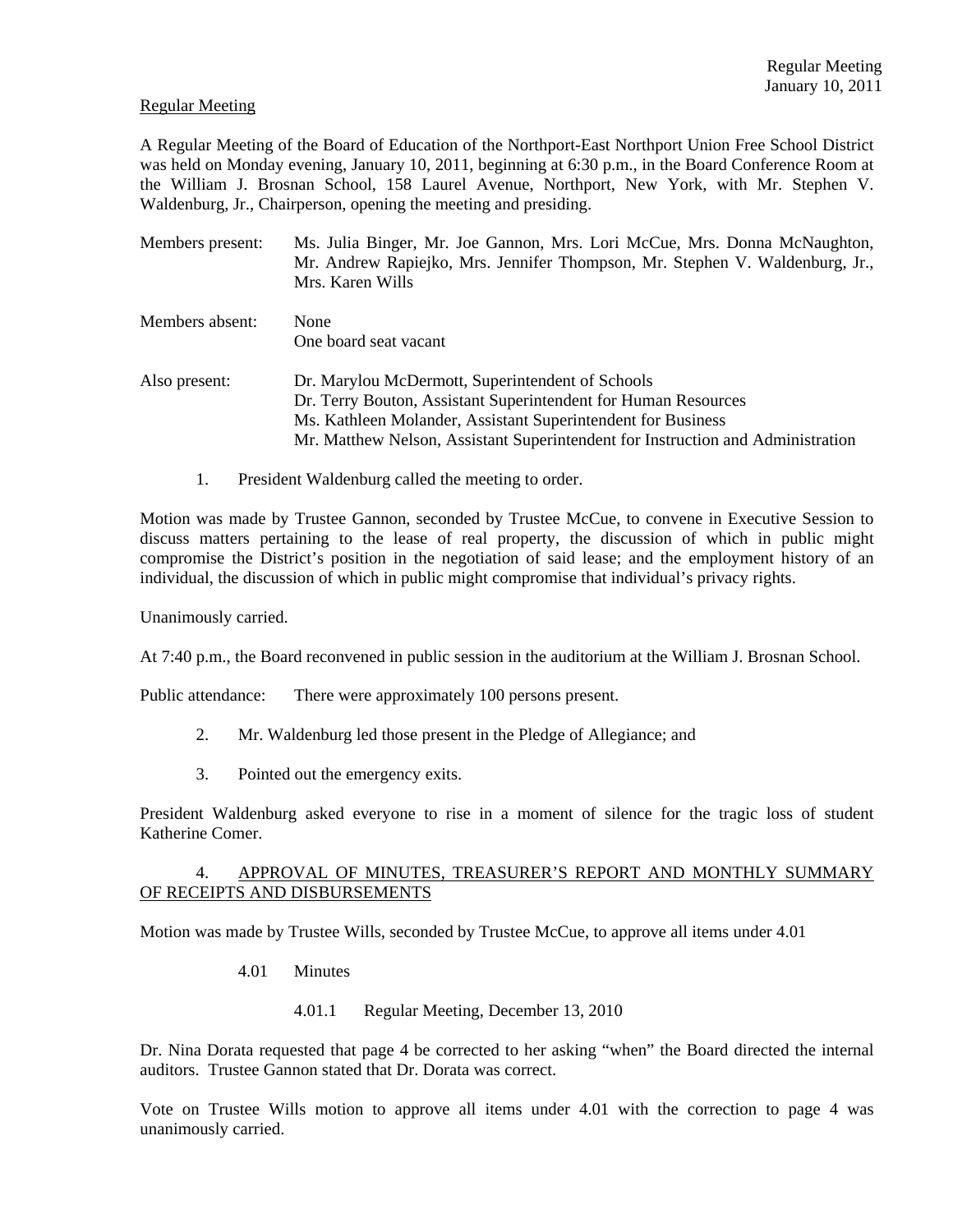Motion was made by Trustee McCue, seconded by Trustee Thompson, to approve all items under 4.02

|                          | 4.02 | Treasurer's Report and Monthly Summary of Receipts and Disbursements |                                                                                                                                                                                                     |  |
|--------------------------|------|----------------------------------------------------------------------|-----------------------------------------------------------------------------------------------------------------------------------------------------------------------------------------------------|--|
| 2010<br>30, 2010<br>2010 |      | 4.02.1                                                               | Treasurer's Report for the period August 1, 2010 through August 31,                                                                                                                                 |  |
|                          |      | 4.02.2                                                               | Treasurer's Report for the period September 1, 2010 through September                                                                                                                               |  |
|                          |      | 4.02.3                                                               | Treasurer's Report for the period October 1, 2010 through October 31,                                                                                                                               |  |
|                          |      | 4.02.4<br>4.02.5<br>4.02.6                                           | Monthly Summary of Receipts and Disbursements for August 2010<br>Monthly Summary of Receipts and Disbursements for September 2010<br>Monthly Summary of Receipts and Disbursements for October 2010 |  |

Unanimously carried.

 4.03 For Information: Claims Auditor's Report for Warrants and Schedule of Claims for payments dated:

 September 2010, October 2010 and Addition to August 2010 (Wire Transfer Report), September 15, 2010 (Accounts Payable Warrant) September 10, 2010 (Payroll Trust & Agency Warrant), September 30, 2010 (Accounts Payable Warrant), September 24, 2010 (Payroll Trust & Agency Warrant), September 2010 (Claims Audit Report), October 15, 2010 (Accounts Payable Warrant), October 8, 2010 (Payroll Trust & Agency Warrant), October 29, 2010 (Accounts Payable Warrant), October 22, 2010 (Payroll Trust & Agency Warrant), October (Claims Audit Report)

# 5. SPECIAL REPORTS/ANNOUNCEMENTS FROM THE SUPERINTENDENT

Dr. McDermott congratulated the following NYSSMA All State Students who were selected to go on to the 52<sup>nd</sup> All Eastern Division Biennial Conference to be held at the Baltimore Convention Center on March 31<sup>st</sup> through April  $3^{rd}$ : Christopher Schaefer, chorus, and Julie Falango, student composer.

5.01 Accomplishments of Staff and Students

 5.01.1 Mr. Drew Cronin, Director of Physical Education and Athletics K-12, introduced Michael D'Accordo, Physical Education Department Student of the Month. Mr. Cronin stated that Michael is an impressive young man who strives to go above and beyond during his physical education class. Michael is honest, helpful and responsible. Mr. Cronin noted that Michael's performance in physical education has been stellar and his willingness to assist those having difficulty is evident through the class period. Michael has been on the honor roll every quarter of his high school career, was selected for the All-Academic team as a member of the varsity volleyball squad, and earned scholar athlete team award in his junior year for both volleyball and baseball. Mr. Cronin stated that Michael is a member of S.H.A.R.E. and the World Language Honor Society and was voted Homecoming King and captain of the volleyball team. Mr. Cronin stated that Michael is well respected by his peers, coaches and teachers and has added enthusiasm and excitement to the physical education program.

President Waldenburg and Superintendent McDermott congratulated Michael on his fine accomplishments and presented him with a commendation from the Board.

- 5.02 Review of Instructional Initiatives in the following areas:
	- 5.02.1 Physical Education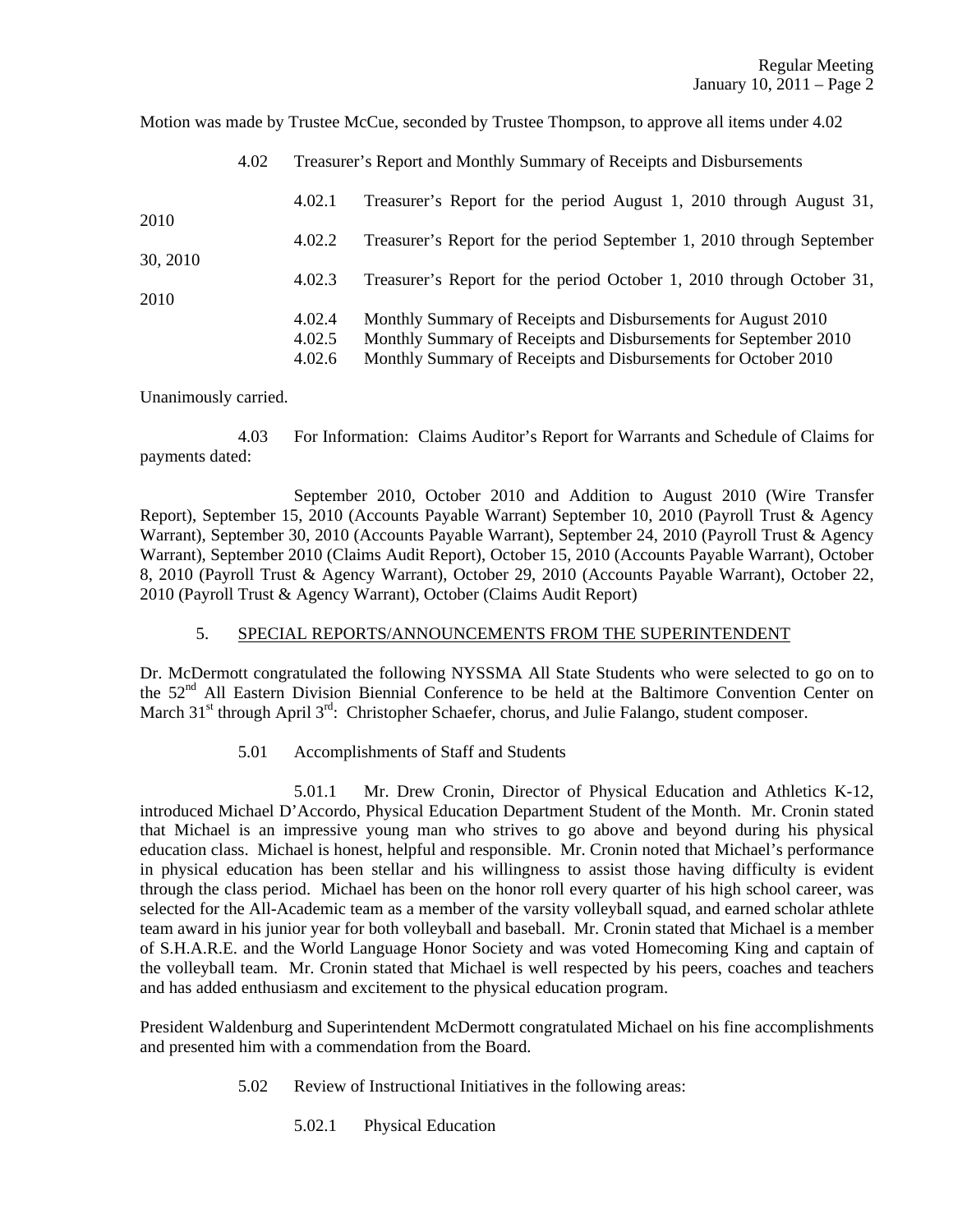Mr. Drew Cronin noted that the 2010-2011 Physical Education Initiatives are to: revise and improve curriculum for grades 9 and 10; continue to develop the *Moodle* site; utilize the District website in an effort to improve communications between the athletic department and the community; continue to incorporate differentiated instruction into all K-12 lessons emphasizing improving each student's individual fitness level; provide additional opportunities for Professional Development; conduct a Family Health & Fitness Day; continue to implement anti-bullying into daily lesson plans; and implement the Impact Program into high school interscholastics in an attempt to establish baseline neurological function for all athletes involved in contact sports.

There was a brief discussion regarding the Impact Program for concussion injuries; student participation in the intramural programs; formation of a committee to review athletic policies and procedures and offer better communications between coaches, students and parents; and use of district facilities by various youth athletic groups.

President Waldenburg thanked Mr. Cronin for his informative report. Mr. Waldenburg asked if Mr. Brian Herrmann would like to come forward and address his letter to the Board, agenda item 6.01, since the Board was discussing physical education.

Mr. Herrmann read his letter requesting that the Board consider adding another middle school baseball team to accommodate the large number of students who try out for the team.

There was a brief discussion regarding the number of students who try out for teams, financial considerations and space allocation for adding teams. President Waldenburg requested information on options available to add another team for the Board's review.

# 5.02.2 Health Education

Ms. Tracey Braun, Lead Health Teacher, stated that the district-wide health initiatives are to: create *Moodle* sites for 11/12 Health, Sports Medicine I, and Sports Medicine II; continue to work collaboratively on classroom and common assessments at the high school level and begin working more collaboratively at the middle school level; discuss ways the health curriculum is presently being delivered and making changes to enhance learning for all students; acquire resource materials and adjust the health curriculum to develop further health education K-12; form a committee of elementary staff, health staff, and administrative staff to discuss needs of elementary health education; and implement a health education program for  $9<sup>th</sup>$  and  $10<sup>th</sup>$  graders.

There was a brief discussion regarding the delivery of puberty instruction to  $5<sup>th</sup>$  grade students and health instruction at the K-4 level.

President Waldenburg thanked Ms. Braun for her informative report.

 5.03 The President of the Board reviewed the upcoming Board of Education meetings of January  $24^{\text{th}}$ , February  $7^{\text{th}}$  and February  $28^{\text{th}}$ .

# 6. COMMUNICATIONS

 6.01 Letter from Brian T. Herrmann to Members of the Board, received December 8, 2010, re: school sports

Mr. Hermann previously addressed the Board regarding his letter.

# 7. PUBLIC PARTICIPATION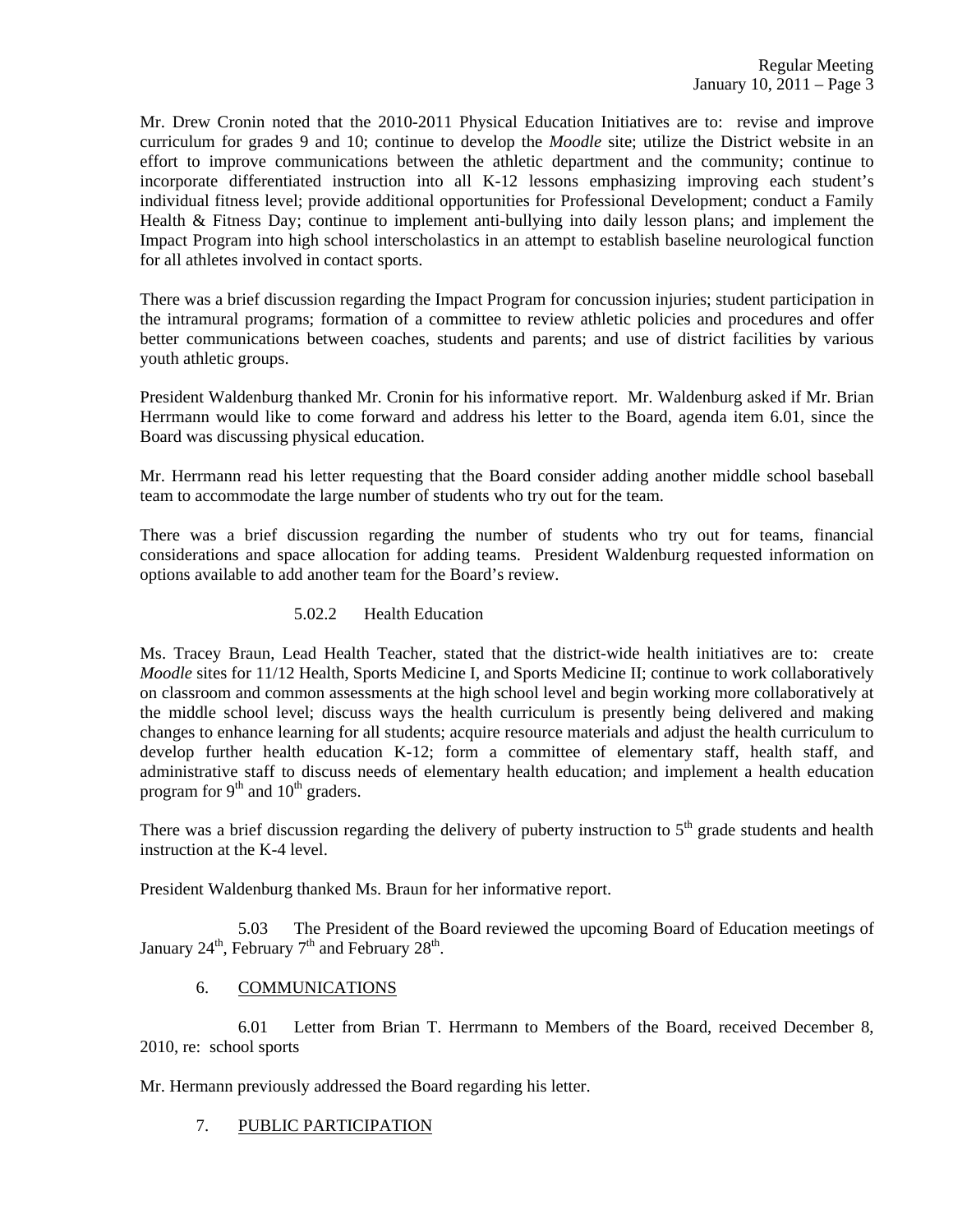| Name                      | Comment                                                                                                                                                                                                                                                                                 |
|---------------------------|-----------------------------------------------------------------------------------------------------------------------------------------------------------------------------------------------------------------------------------------------------------------------------------------|
| Monica DeJong<br>Teacher  | Stated that an effective PDC enriches teaching and learning, producing higher<br>student achievement. Ms. DeJong stated that teacher development is a central part<br>of teaching. Ms. DeJong asked the Board to consider not limiting PDC by not<br>allowing out of state conferences. |
| Albert Prisco<br>Resident | Stated that Suffolk County should consolidate all 75 school districts into one with<br>one chancellor and community based school boards. Mr. Prisco stated that it<br>would save millions of dollars and result in a tremendous reduction in taxes.                                     |
| <b>Community Member</b>   | Asked if there was any light regarding teacher negotiations.                                                                                                                                                                                                                            |

President Waldenburg stated that there have been 16 meetings between the District and UTN and both have jointly agreed to declare an impasse. A mediator will be brought in to try and find a resolution.

Jean Baron Stated that she has outstanding FOIL requests in which the documents were UTN-EN requested to be sent electronically. Ms. Baron stated that board policy is not in compliance with the statute, and that assistance must be provided if the language in the request is not appropriate or the records officer has difficulty understanding what records are being requested. Ms. Baron also requested a list of the colleges in New York who accept IB credits and stated that some guidance counselors are not recommending students take IB courses.

Dr. McDermott stated that IB courses are recognized by most colleges around the state and a list of colleges will be posted on the District's website.

Debbie Sullivan Asked if the Board has given any response to the request from Elwood School District regarding consolidation.

Vice President Wills stated that the Board has not formed a response. Mrs. Wills stated that there are a lot of steps involved and information to be gathered. Ms. Wills noted that the community in both districts would have to approve the consolidation by a majority vote.

At 9:00 p.m., motion was made by Trustee Waldenburg, seconded by Trustee Thompson, to suspend the order of the agenda and move forward the Public Work Session to discuss the LIPA tax certiorari.

Unanimously carried.

# 13. ADJOURNMENT INTO PUBLIC WORK SESSION to discuss LIPA tax certiorari

President Waldenburg introduced representatives from the Town of Huntington, Supervisor Frank Petrone, Councilwoman Susan Berland, Councilman Mark Cuthbertson and Town Attorney John Leo.

Mr. John Gross, District Board Counsel, made a brief presentation on the status of the litigation. Mr. Gross stated that LIPA is seeking modification on the assessment of the plant located within the school district boundaries. The current players in the LIPA/National Grid property tax assessment challenge are the Long Island Power Authority "LIPA" and National Grid. LIPA acquired LILCO in 1998 and they own the transmission equipment but do not own the power plant. LIPA has the right to file tax certiorari proceedings along with National Grid who owns the power plant. Mr. Gross stated that there is a provision in the LIPA agreements with National Grid that they would not initiate any tax certiorari proceeding for the term of the PSA, expiring in 2013. In addition, LIPA has made verbal and written assurances to the Town of Huntington, the District and the community that no tax certiorari proceedings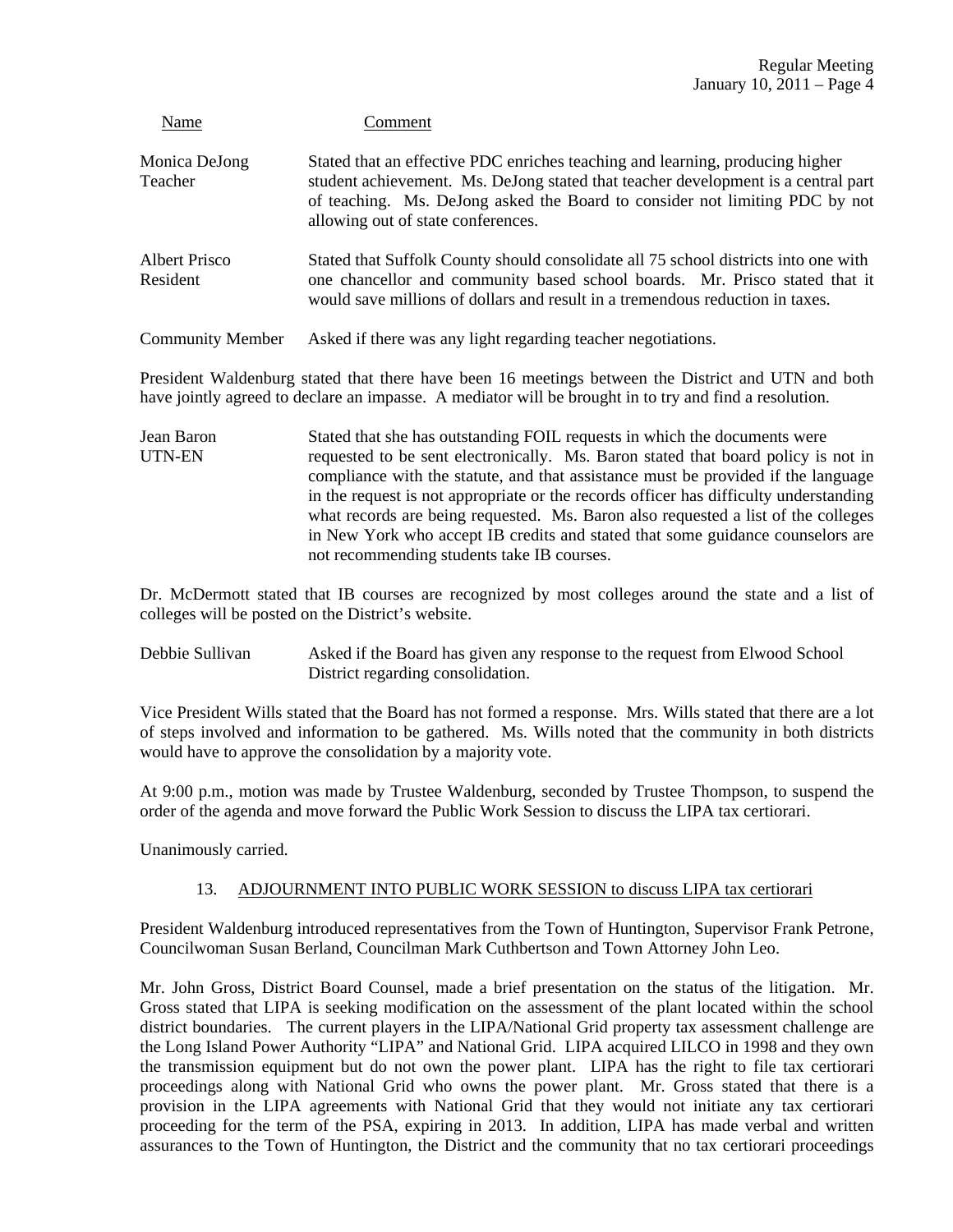would be commenced before 2013. Mr. Gross stated that LIPA filed a tax certiorari petition challenging the tax assessment of the power plant facility in the Suffolk County Supreme Court and that LIPA is seeking a 90% reduction in the assessment. In addition, National Grid, at LIPA's request, has also made application for a reduction of the assessed valuation. The assessment of the facility is currently set at \$30,233,050 and the Town of Huntington's estimated market value of the facility is \$3.43 billion. LIPA claims that the property is worth approximately \$369 million. Mr. Gross reviewed the various methodologies for assessment including Comparable Sales, Reproduction-Cost-New-Less-Deprecation, and Income Approach – Discounted Cash Flow Analysis. Mr. Gross stated that LIPA represents 38% of the assessed value of the District, noting that for 2009-2010 represented \$48.5 million. Mr. Gross noted that LIPA's request for a 90% reduction is quite overstated and that the 2011-2012 budget should not be affected, but it could affect the budget for 2012-2013. Mr. Gross noted that State law prohibits the District from tapping into reserve funds to make up for the shortfall and imposes a misdemeanor on the Board for misuse of reserve funds. Mr. Gross stated that the town has taken a very strong position opposing the reassessment, communicating to LIPA that the suit needs to be withdrawn. The District does not generally have standing to intervene in the tax certiorari proceeding, it is between the utility company and the taxing authority. Mr. Gross noted that the District is not responsible for tax refunds associated with assessment errors. The District is participating in coordinated efforts with the Town of Huntington and governmental agencies including participation on the Assessment Advisory Committee, attendance at the Town of Huntington Rally, meetings with the Town of Huntington and local government, and efforts at the State level.

Supervisor Petrone stated that the primary goal is for LIPA to drop the law suit and sit down in good faith. Mr Petrone noted that the Town of Huntington has met with state delegates and are working closely to handle some of the state issues involved and that this has to be won by people mobilizing and banding together. Mr. Petrone stated that when the tax certiorari proceedings are complete the Town would be responsible for the back payments and going forward they would be picked up by the individual jurisdiction. The Northport-East Northport School District would be impacted the greatest. Supervisor Petrone stated that the Town is committed to go forward and encouraged everyone to sign up for the rally on February  $1<sup>st</sup>$  in Albany.

Councilman Cuthbertson stated that the Town will fight with the school district and that there has to be a grass roots effort to remind LIPA who the ratepayers are and how the District has suffered with the blight of the powerplant which the community had agreed to live with. Mr. Cuthbertson encouraged the community members to post signs and sign online petition and sign up for the bus caravan to Albany on February  $1<sup>st</sup>$  to remind the state government what is at stake.

Councilwoman Berland stated that it is important for everyone to be involved and encourage community members to get the word out so everyone can be united in the fight.

President Waldenburg thanked Mr. Gross, Supervisor Petrone, Councilman Cuthebertson and Councilwoman Berland and stated that that the whole community appreciates what they are doing and will fight this together.

President Waldenburg stated that the Board would take a five minute recess and then resume the regular board meeting.

Motion was made by Trustee Wills, seconded by Trustee Thompson, to approve items 8.01.1 through 8.01.6, including Supplemental 8.01.1 (Schedule A #26-29), Supplemental 8.01.2 (Schedule B #6-7)

# 8. SUPERINTENDENT'S REPORT, GENERAL - FOR BOARD ACTION

 8.01 Personnel Schedules, each dated January 10, 2010, and each attached and made part of the official minutes: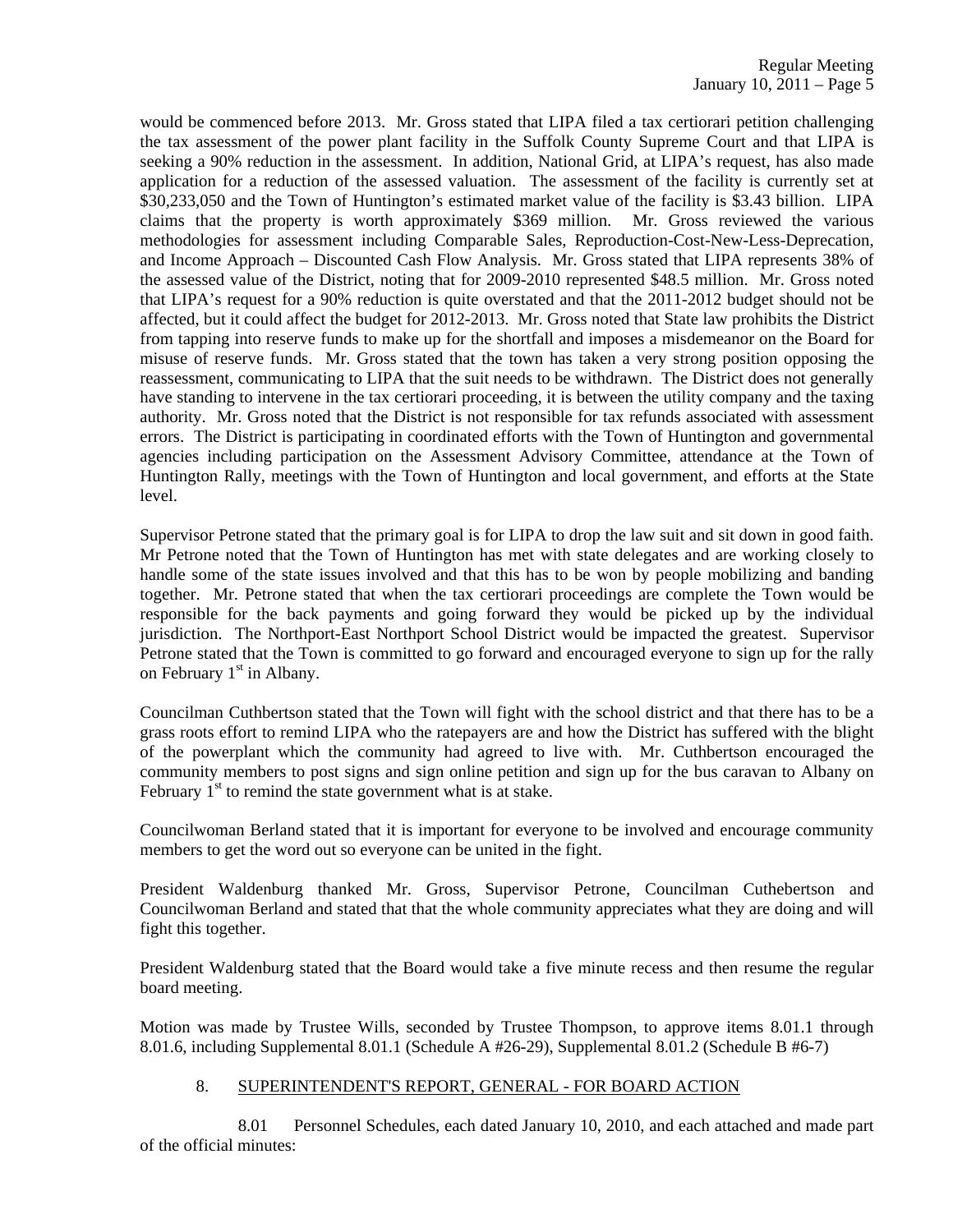| 8.01.1 | Schedule A                   | - Certified Staff (including Supplemental A #26-29)     |
|--------|------------------------------|---------------------------------------------------------|
|        | 8.01.2 Schedule B            | - Non-Instructional Staff (including Supplemental B #6- |
|        |                              | 7)                                                      |
|        |                              | 8.01.3 Schedule C - Salary Transfers                    |
| 8.01.4 | Schedule D                   | - Extra Pay                                             |
|        | 8.01.5 Schedule J            | - Committee on Special Education                        |
|        | 8.01.6 Schedule K - PDC NASA |                                                         |

Vote on Trustee Wills' motion to approve items 8.01.1 through 8.01.6, including Supplemental 8.01.1 (Schedule A #26-29), Supplemental 8.01.2 (Schedule B #6-7) was unanimously carried.

Motion was made by Trustee Wills, seconded by Trustee McNaughton, to approve item 8.01.7 (Schedule L) #2-17, severing item #3.

#### 8.01.5 Schedule L - PDC UTN

Vote on Trustee Wills' motion to approve tem 8.01.7 (Schedule L) #2-17, severing item #3 was unanimously carried.

Motion was made by Trustee Wills, seconded by Trustee McCue, to approve item 8.01.7 (Schedule L) #3.

Vote on Trustee Wills motion to approve item 8.01.7 (Schedule L ) #3 was as follows:

| YES:            | Ms. Binger, Mr. Gannon, Mrs. McCue, Mr. Rapiejko, Mrs. Thompson, Mr. Waldenburg, |
|-----------------|----------------------------------------------------------------------------------|
|                 | Mrs. Wills                                                                       |
| NO:             | None                                                                             |
| <b>ABSTAIN:</b> | Mrs. McNaughton                                                                  |

Motion passed.

Motion was made by Trustee Wills, seconded by Trustee McNaughton, to move into Committee of the Whole to discuss item 8.07.1 (Schedule L) #1, #18 and #19.

Unanimously carried.

At 10:30 p.m., motion was made by Trustee McNaughton, seconded by Trustee Rapiejko to extend the meeting.

Unanimously carried.

At 11:10, motion was made by Trustee Wills, seconded by Trustee McCue, to come out of Committee of the Whole and vote on item 8.01.7 (Schedule L), #1, #18 and #19.

Unanimously carried.

Motion was made by Trustee Wills, seconded by Trustee Rapiejko, to approve item 8.01.07 (Schedule L) #1.

Vote on Trustee Wills motion to approve item 8.01.7 (Schedule L) #1 was as follows:

YES: Ms. Binger, Mr. Gannon, Mrs. McCue, Mr. Rapiejko, Mr. Waldenburg, Mrs. Wills

NO: Mrs. McNaughton, Mrs. Thompson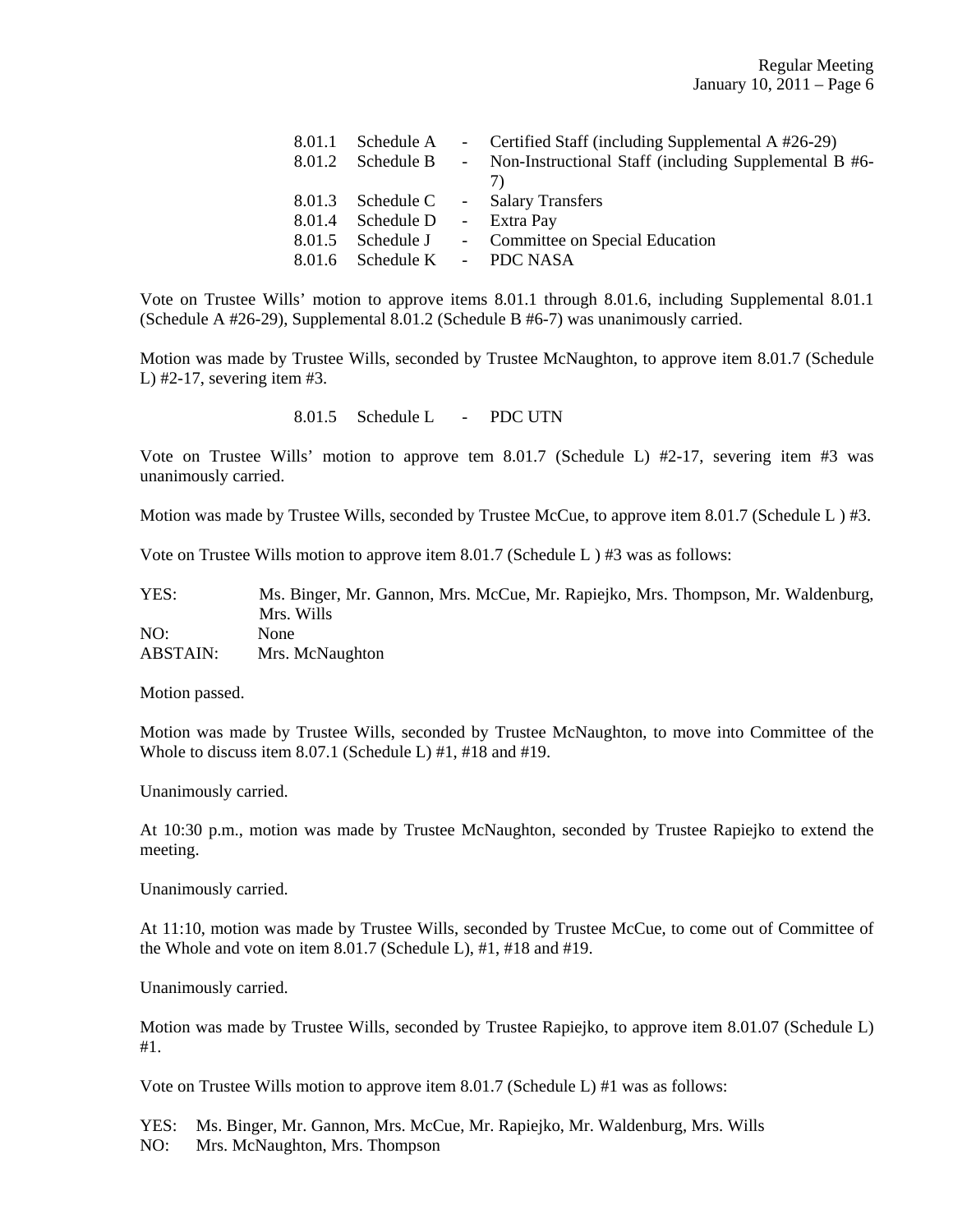Motion passed.

Motion was made by Trustee Wills, seconded by Trustee McNaughton, to table item 8.01.7 (Schedule L) #18 and #19.

Unanimously carried.

Motion was made by Trustee McCue, seconded by Trustee Thompson, to approve all items under 8.02

- 8.02 Receiving for a second reading and adopting the following policies:
	- 8.02.1 Policy #5300 *"Public Conduct on School Property"* (replaces Policy #5145/4216.1 "Civil and Legal Rights and Responsibilities")
	- 8.02.2 Policy #5300.50 "Corporal Punishment"
	- 8.02.3 Policy #8635 "Information Security Breach and Notification"

Vote on Trustee McCue's motion to approve all items under 8.02 was unanimously carried.

Motion was made by Trustee McNaughton, seconded by Trustee Thompson to approve all items under 8.03.

> 8.03 Rescinding the following policy: 8.03.1 Policy #4710 – *"Middle and High School Reporting Policy"* 8.03.2 Policy #5121 – *"Guidelines for Student Scheduling"*

There was a long discussion regarding the rationale for rescinding both of the policies. Trustee Gannon stated that the idea was to take policies that are at their core administrative procedures and redefine them as such. In order to make sure the public and the Board are aware of any changes to administrative procedures the requirement would be notification to the Board within ten days of the change or prior to the next Board meeting. Trustee Rapeijko stated that he is hearing that there is nothing wrong with the policies and is concerned about rescinding policies that have worked for 30 years. Dr. McDermott stated that the Policy Committee met with Principal McLaughlin and Director Pupil Personnel Services Cyndi Lore and these policies are obsolete and no other school district has them as policies. Dr. McDermott stated that the procedures for student scheduling should be in a living document form and should change and grow over time. Trustee Rapiejko stated that there were some important aspects in Policy #4710 that should be considered before rescinding the policy. Trustee Binger state that the role of the Board is to direct the District, not to run the District and that policy is much more general. Trustee Thompson requested that policies go for two readings before they are rescinded.

Motion was made by Trustee Gannon, seconded by Trustee McCue to call the question.

Unanimously carried.

Motion was made by Trustee McCue, seconded by Trustee Binger, to table item 8.03.1, Policy #4710 – *"Middle and High School Reporting Policy"* and send it back to the Policy Committee for further consideration.

Unanimously carried.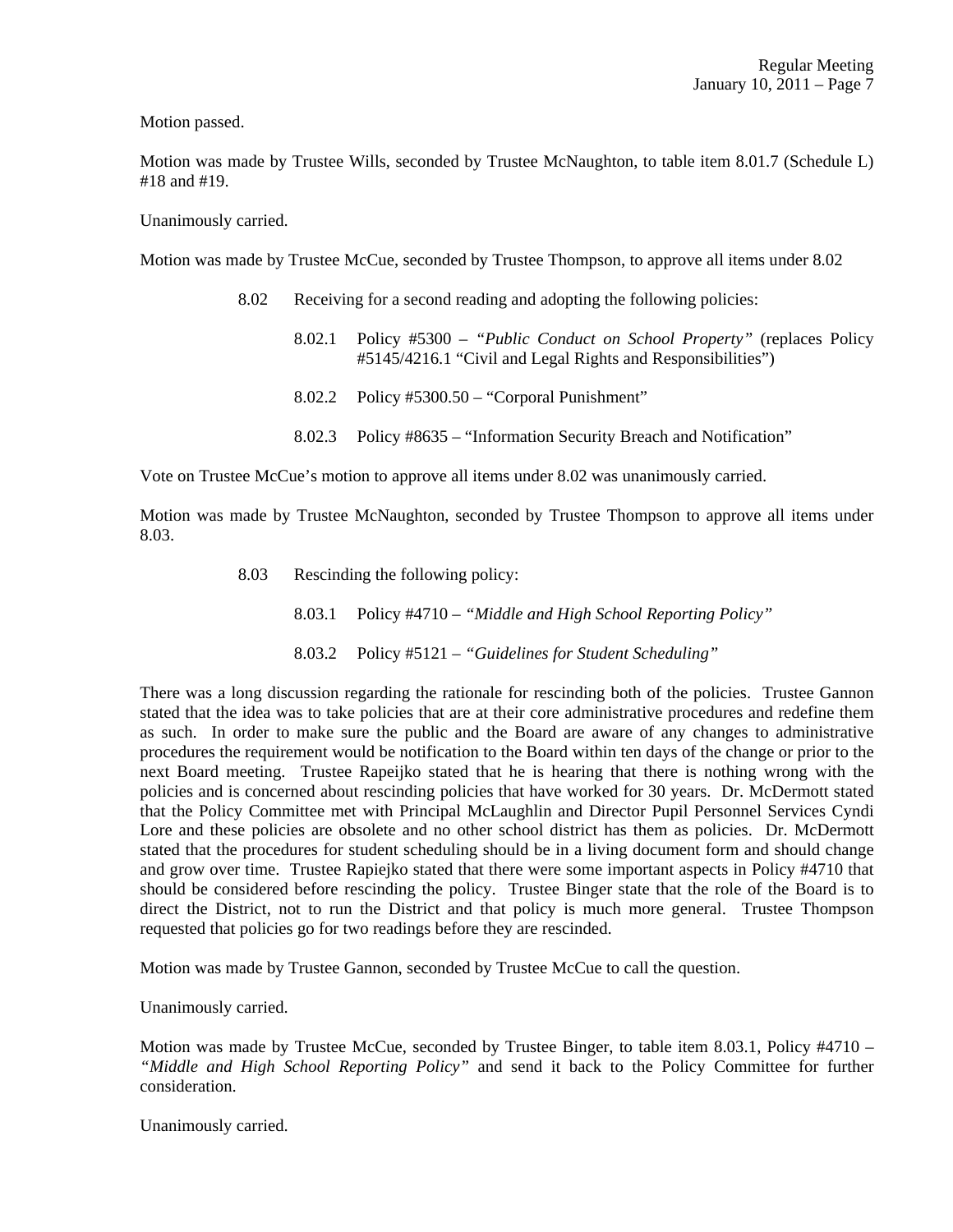Motion was made by Trustee McNaughton, seconded by Trustee McCue, to approve item #8.03.2, rescinding Policy #5121 – *"Guidelines for Student Scheduling"*

Unanimously carried.

Motion was made by Trustee Gannon, seconded by Trustee Binger, to approve all items under 8.04.

8.04 Receiving for a first reading the following policy:

 8.04.1 Policy #3301 – *"Substantive Changes in District Administrative Regulations or Procedures"*

Trustee Gannon requested the policy be changed to read "Any substantive changes to the District's Administrative Regulations or Procedures must be reported to the Board of Education in writing within 10 days after the change or prior to the next meeting of the Board whichever comes first."

Vote on Trustee Gannon's motion to approve all items under 8.04 with revisions was as follows:

- YES: Ms. Binger, Mr. Gannon, Mrs. McCue, Mrs. McNaughton, Mrs. Thompson, Mr. Waldenburg, Mrs. Wills
- NO: Mr. Rapiejko

Motion passed.

Motion was made by Trustee McCue, seconded by Trustee Thompson, to approve all items under 8.05, 8.06, and 9.0, including Supplemental 9.04.

- 8.05 Budget Vote & Election of Trustee, 2011
	- 8.05.1 Adopting the 2011-2012 Schedule of Voting Details

 8.05.2 Appointing the following members to the Board of Registry to serve for thirty days following the Annual Vote and Election on May 17, 2011:

> Fifth Avenue School – Clara Pryor, Betty Macholz Dickinson Avenue School – Maritza Dornheim, Gloria Sarser William J. Brosnan School – James Mahoney, Pearl Gostkowski

Vice President Wills asked that a provision be made to have more security at Fifth Avenue and Dickinson Avenue Schools at the beginning of school and at dismissal on the day of the vote.

- 8.06 Receiving for a first reading the following textbook:
	- 8.06.1 Theory of Knowledge for the IB Diploma Richard van de Lagemaat Cambridge University Press IB Theory of Knowledge Grades 11/12
- 9. SUPERINTENDENT'S REPORT, FINANCIAL FOR BOARD ACTION
	- 9.01 Taking specified action on the following BIDS:

 EDUCATIONAL: 9.01.1 Award – Kindergarten through Fifth Grade Supplies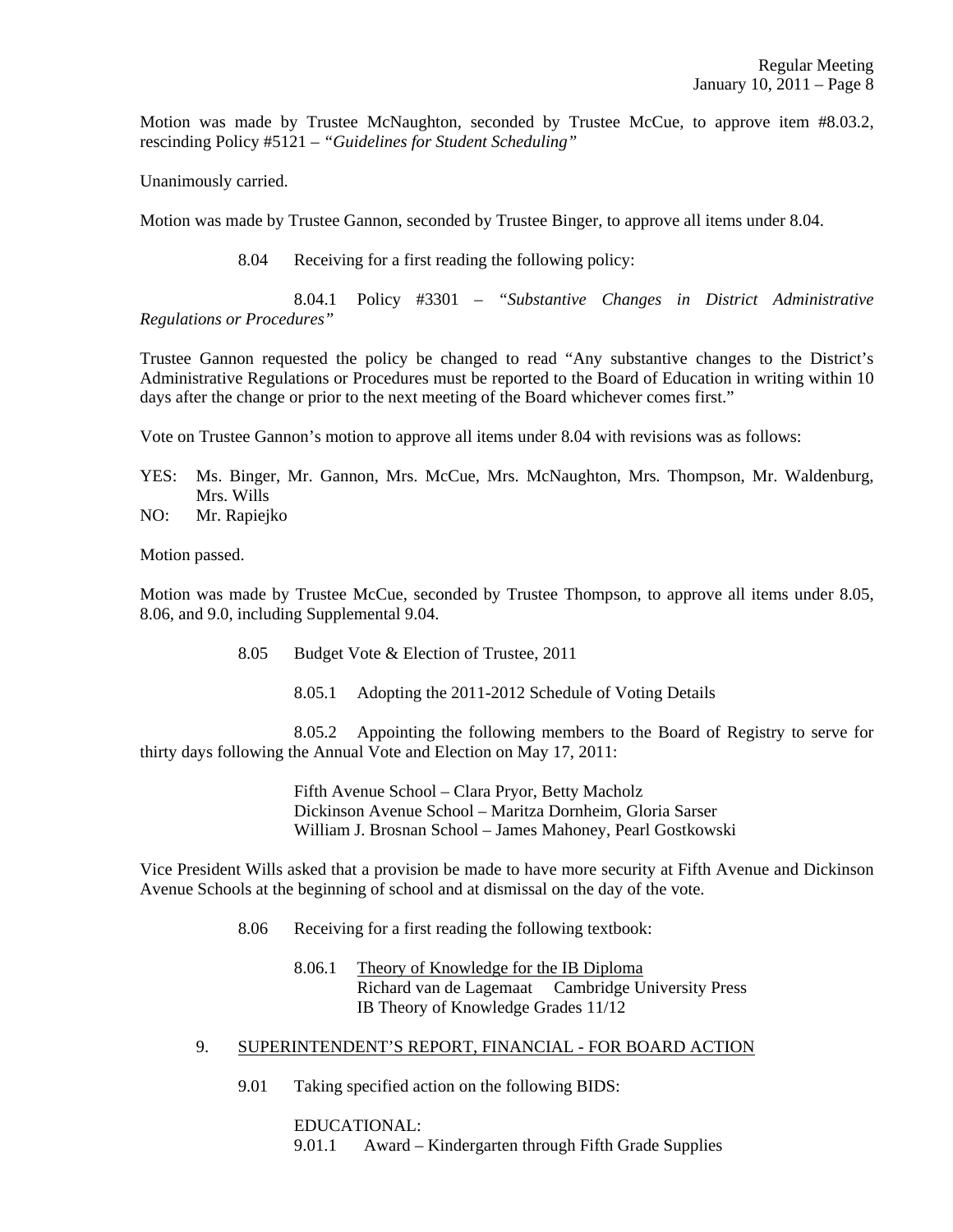BUILDINGS & GROUNDS: 9.01.2 Award – Hardware & Automotive Parts and Service

9.02 Receiving the following donations to the District:

 9.02.1 A Dell Inspiron Model 630M used laptop from Sheehan & Company to the Northport-East Northport Union Free School District Drug and Alcohol Task Force, value estimated by the donor to be approximately \$100.00

9.02.2 \$200.00 from Mr. Gene Madiou to the Rose Ann Madiou Memorial

Scholarship Fund

 9.02.3 \$1,000.00 from Mrs. Brit Marshall to the Joseph Marshall Math Scholarship Fund

9.03 Approving the following resolution:

 "RESOLVED, that the Board of Education appoints Actuarial & Technical Solutions, Inc. to provide an actuarial valuation of the District's other post employment benefit (OPEB) obligation under GASB 45 for the year ending June 30, 2011 at a cost of \$10,500.00"

In response to a question, Ms. Kathleen Molander, Assistant Superintendent for Business, stated that professional services do not have to be competitively bid but the District did put out an RFP to get an idea of what other firms would charge.

9.04 Approving transfer of general fund appropriations in the 2010-2011 budget (including Supplemental 9.04)

In response to a question, Superintendent McDermott stated that the custodial staff did the prep work before the installation of the SmartBoards by BOCES personnel. Mr. Matt Nelson, Assistant Superintendent for Instruction and Administration, stated that BOCES has a bid for SmartBoard installation and the District did not anticipate installation being as much of a challenge. Dr. McDermott stated that salaries budgeted for special education teachers in the general fund are being transferred to pay for the installation and that the District received stimulus funds to pay the salaries for the special education teachers.

Vote on Trustee McCue's motion to approve all items under 8.05, 8.06 and 9.0, including Supplemental 9.04 was unanimously carried.

#### 10. SUPERINTENDENT'S REPORT - FOR INFORMATION ONLY

- 10.01 Student Activity Account Reports for August, September and October 2010 from:
	- 10.01.1 Northport High School
	- 10.01.2 East Northport Middle School
	- 10.01.3 Northport Middle School
- 10.02 Schedule H Use of Facilities
- 10.03 Schedule I Home Instruction
- 10.04 Investment Report for August, September and October 2010